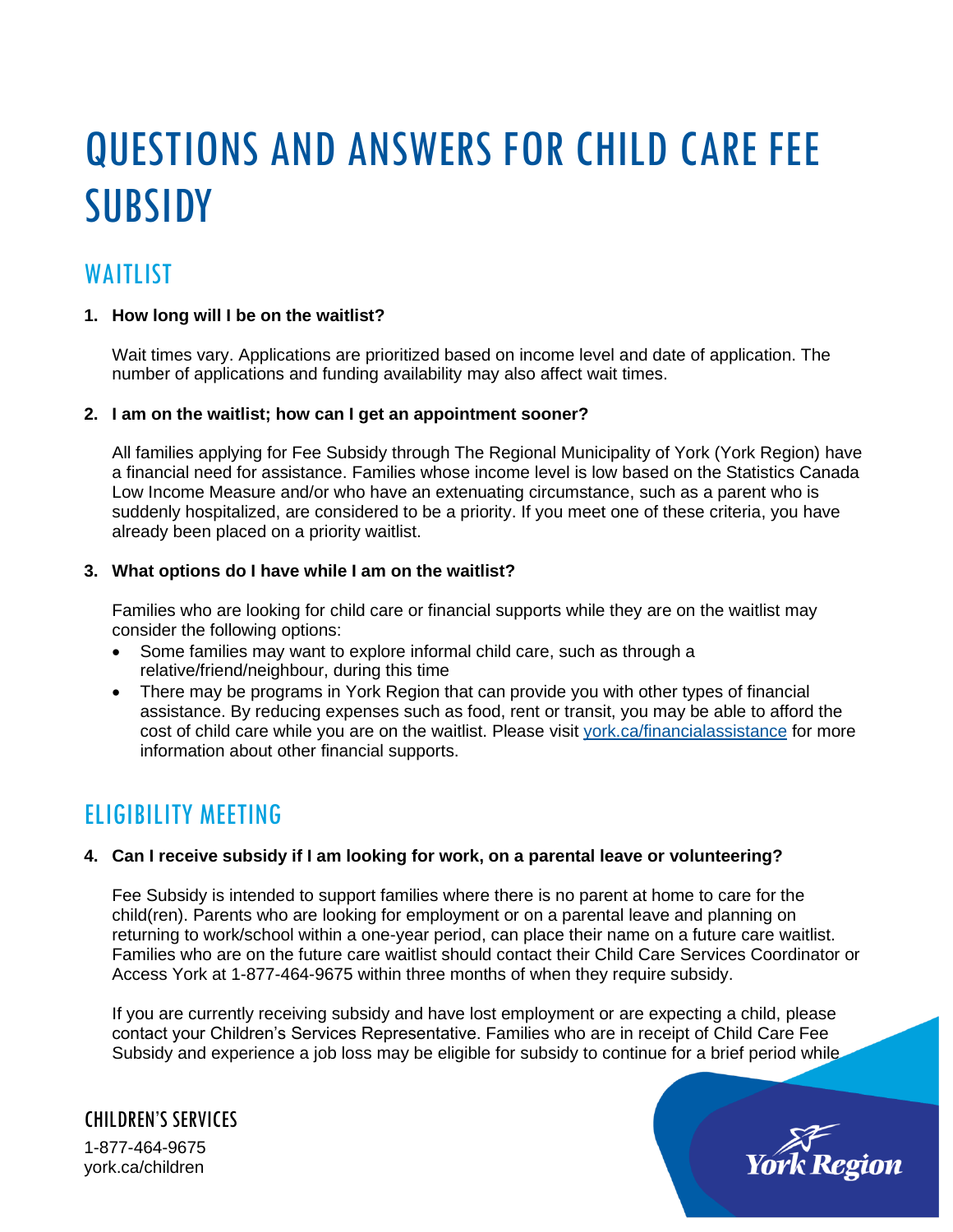they look for employment. Please contact your Children's Services Representative to discuss options.

# **5. How is the eligibility appointment conducted? What if English is a second language?**

Appointments are conducted over the phone, or you can request a face-to-face call through the virtual conferencing platform Microsoft Teams. Appointments are typically one to 1.5 hours in length. If English is a second language, interpretation services can be provided.

# **6. What can I expect during my eligibility appointment? When will I receive funding?**

During your appointment, the Children's Services Representative will review all the documents you have submitted and complete an income test to determine eligibility, how much you will be required to pay and how many days per week of subsidy you are eligible for. If all the required documents are submitted and you have secured a child care space, funding may start immediately.

# MAINTAINING FEE SUBSIDY

#### **7. I am receiving subsidy; if I reduce the number of days or the number of children requiring care can my payment be lowered?**

The payment amount that families in receipt of subsidy are assessed to be able to pay is based on a Provincially mandated income test. Families may choose to reduce the number of days their child is in care, however the monthly fee will not change.

# **8. Can Child Care Fee Subsidy help with private programs, such as after-school karate?**

No. Child Care Fee Subsidy is to support child care for parents who are unavailable to provide care for their children through licensed child care centres or licensed home child care. Some families may be eligible for financial assistance for recreation programs through the Positive Leisure Activities for Youth (PLAY) program. To learn more and apply, visit [york.ca/recreationsubsidies](https://www.york.ca/wps/portal/yorkhome/support/yr/childrensservices/recreationsubsidies/)

# **9. Do I have to pay my parent contribution when my child is absent due to illness or vacation?**

Yes. Child care centres continue to have the same operating costs as they are holding the spot for your child even when they are not in attendance. If there is an extended period of time that your child won't be in child care, please contact your Children's Services Representative to discuss options.

#### **10. My child has health concerns and is absent from care for medical appointments; do I have to use absent days?**

Yes. York Region is required to pay the operator the municipal portion when children are absent from the child care. Families receive up to 36 days per calendar year to support absences such as illness/medical appointments. If you have further questions about absences, you can speak with your Children's Services Representative.

# **11. Are there other resources that can support my child?**

Yes. There are many resources in the community that support children and families, depending on the need. These include: